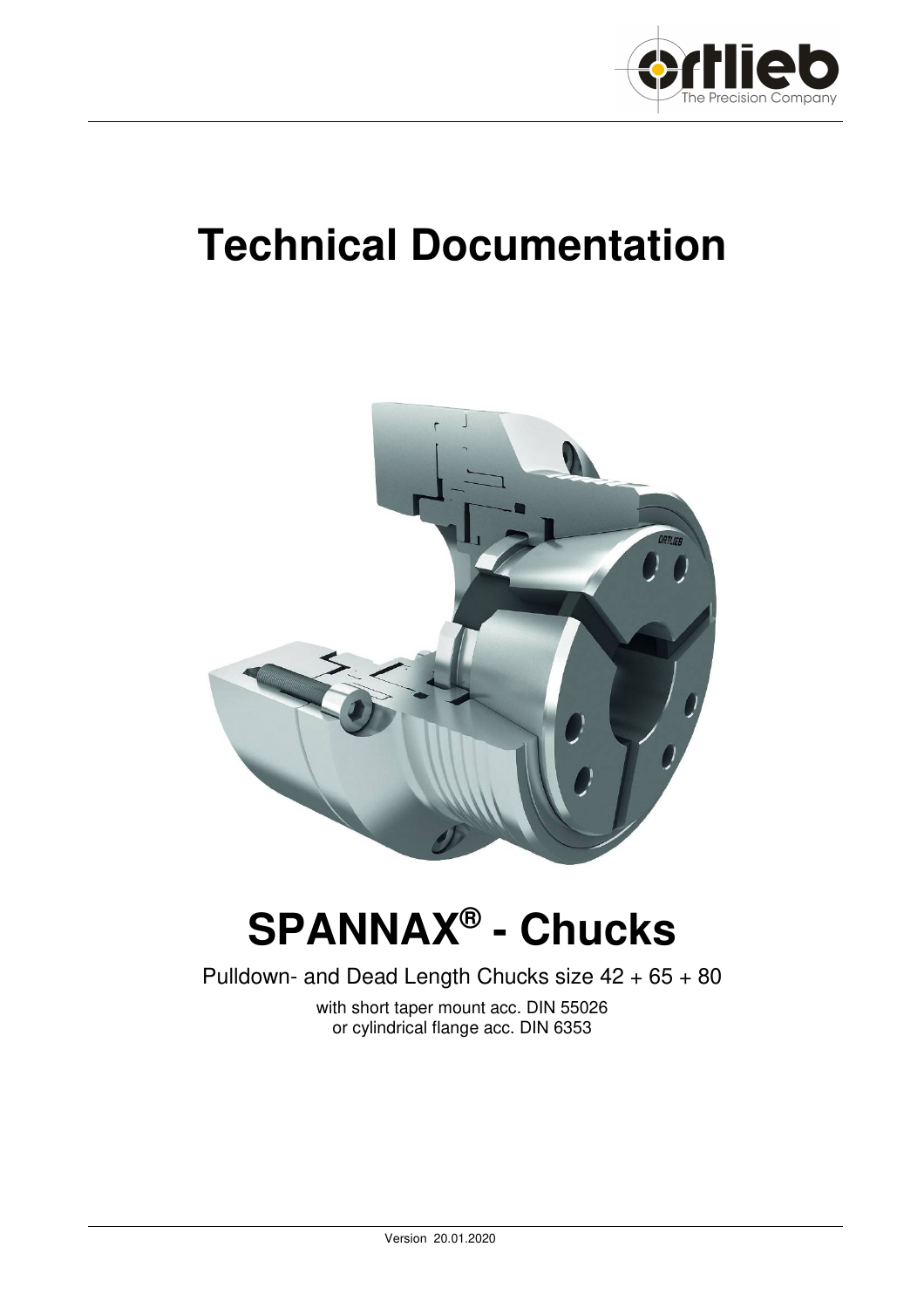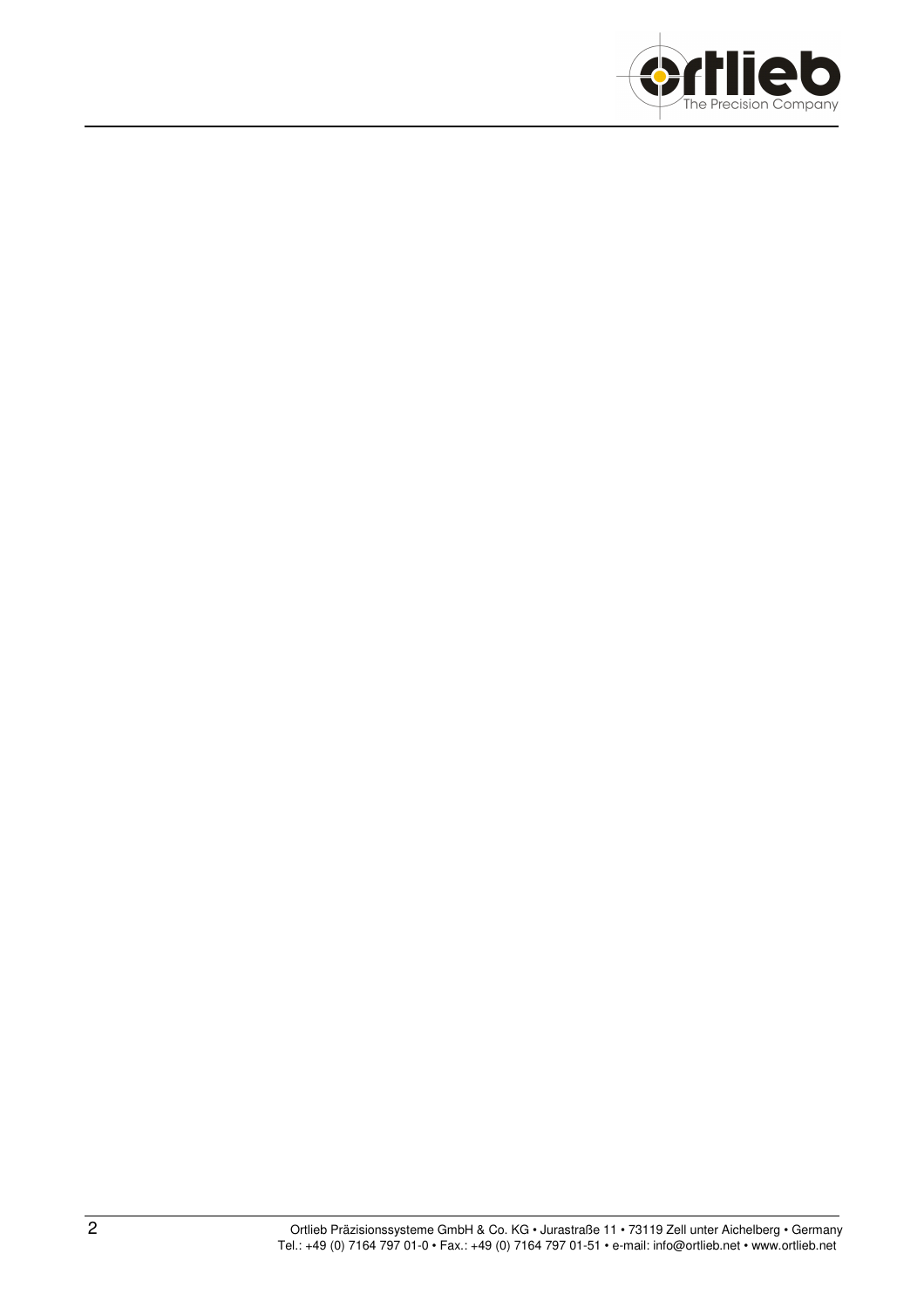

# **Content:**

| 1              |     |  |
|----------------|-----|--|
|                | 1.1 |  |
|                | 1.2 |  |
|                | 1.3 |  |
|                | 1.4 |  |
| $\overline{2}$ |     |  |
|                | 2.1 |  |
|                | 2.2 |  |
| 3              |     |  |
|                | 3.1 |  |
|                | 3.2 |  |
|                | 3.3 |  |
|                | 3.4 |  |
| $\overline{4}$ |     |  |
|                | 4.1 |  |
|                | 4.2 |  |
|                | 4.3 |  |
| 5              |     |  |
|                | 5.1 |  |
| 6              |     |  |
| 7              |     |  |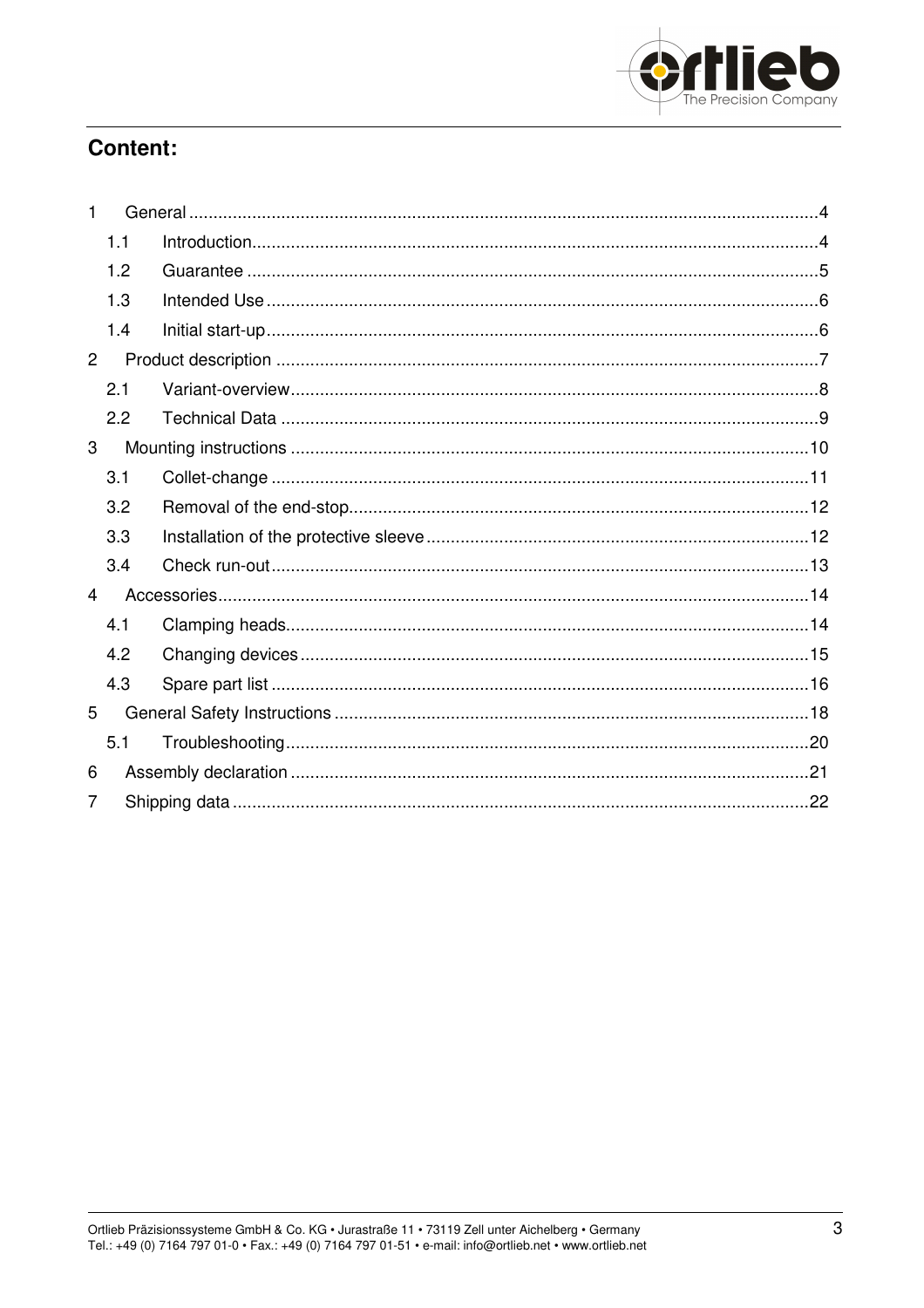

# **1 General**



# **1.1 Introduction**

This manual helps you to operate your Ortlieb product safely and to avoid potential dangers and risks

 $\rightarrow$  Please read this manual and the safety instructions before initial operation.

This technical documentation includes all files and data for initial operation, maintenance and service of your Ortlieb product. Ortlieb Präzisionssysteme GmbH & Co. KG does not guarantee any accountability for damages and operational disturbances, occurred by disregarding several issues.

Ortlieb Präzisionssysteme GmbH & Co. KG reserves the right for technical changes to increase the product usability and to improve quality. No accountability on print errors.

Please mind the regulations for the prevention of industrial accidents besides the indexed safety instructions while initial operation, operation and maintenance. Observing these regulations and advices avoids damages to persons, machines and to this Ortlieb product.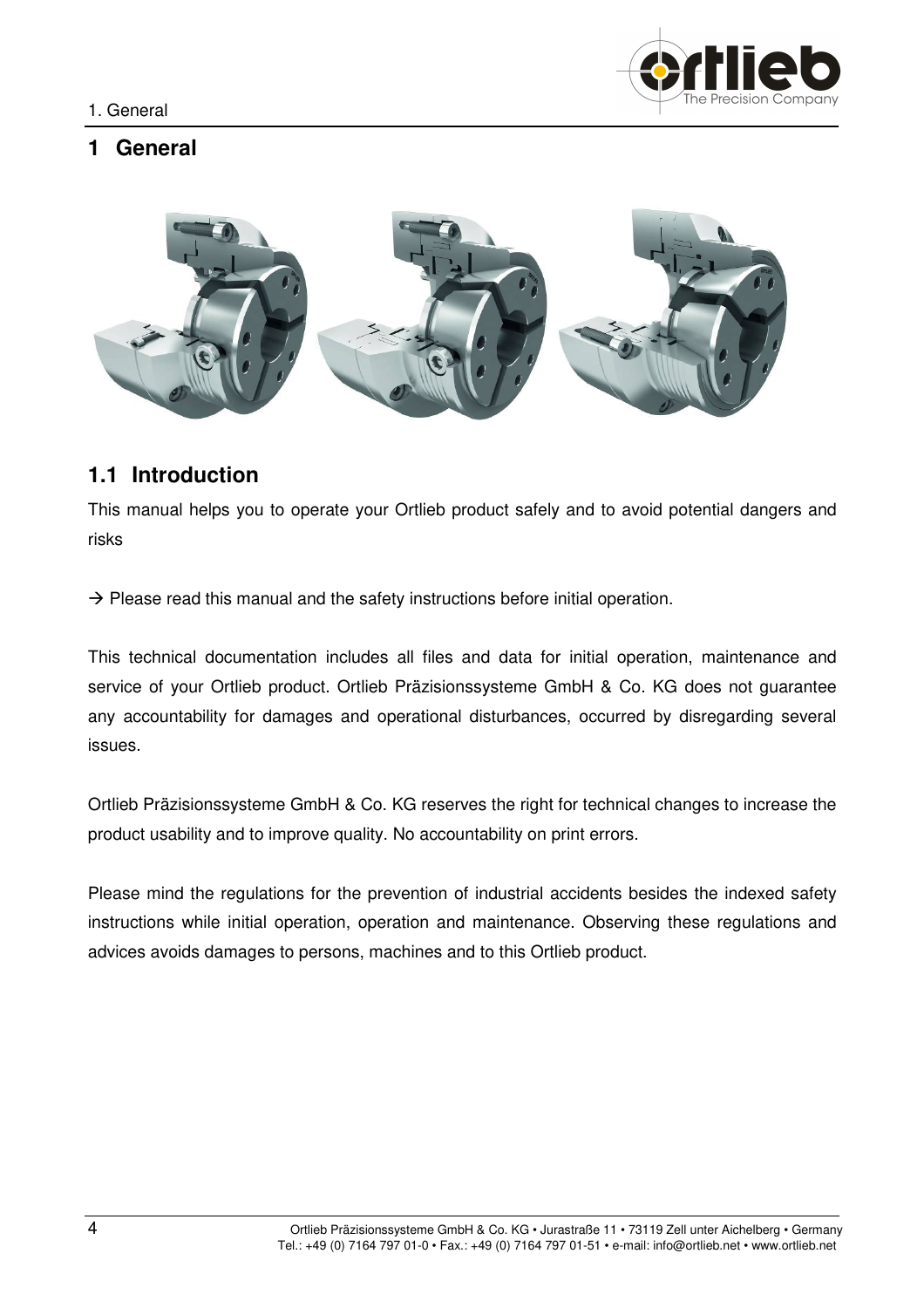#### 1. General



# **1.2 Guarantee**

Products of Ortlieb Präzisionssysteme GmbH & Co. KG are produced according to national and international standards as well as company standards, supervised by a certified quality assurance.

For those products Ortlieb Präzisionssysteme GmbH & Co. KG assumes liability in the manner that parts with material or production defects proven within 12 month after purchasing were repaired free-of-charge, replaced by new ones or taken back to the charged price.

In the event of improper assembly and operation, use of non-original spare parts, unauthorized modifications to our product we shall assume no liability for personal injury or damage to machinery and our product.

We shall assume no liability for damage of any type resulting from the removal of safety devices. We take the initial start-up of our products on appropriate and technically flawless machines by qualified and continuous trained personal for granted.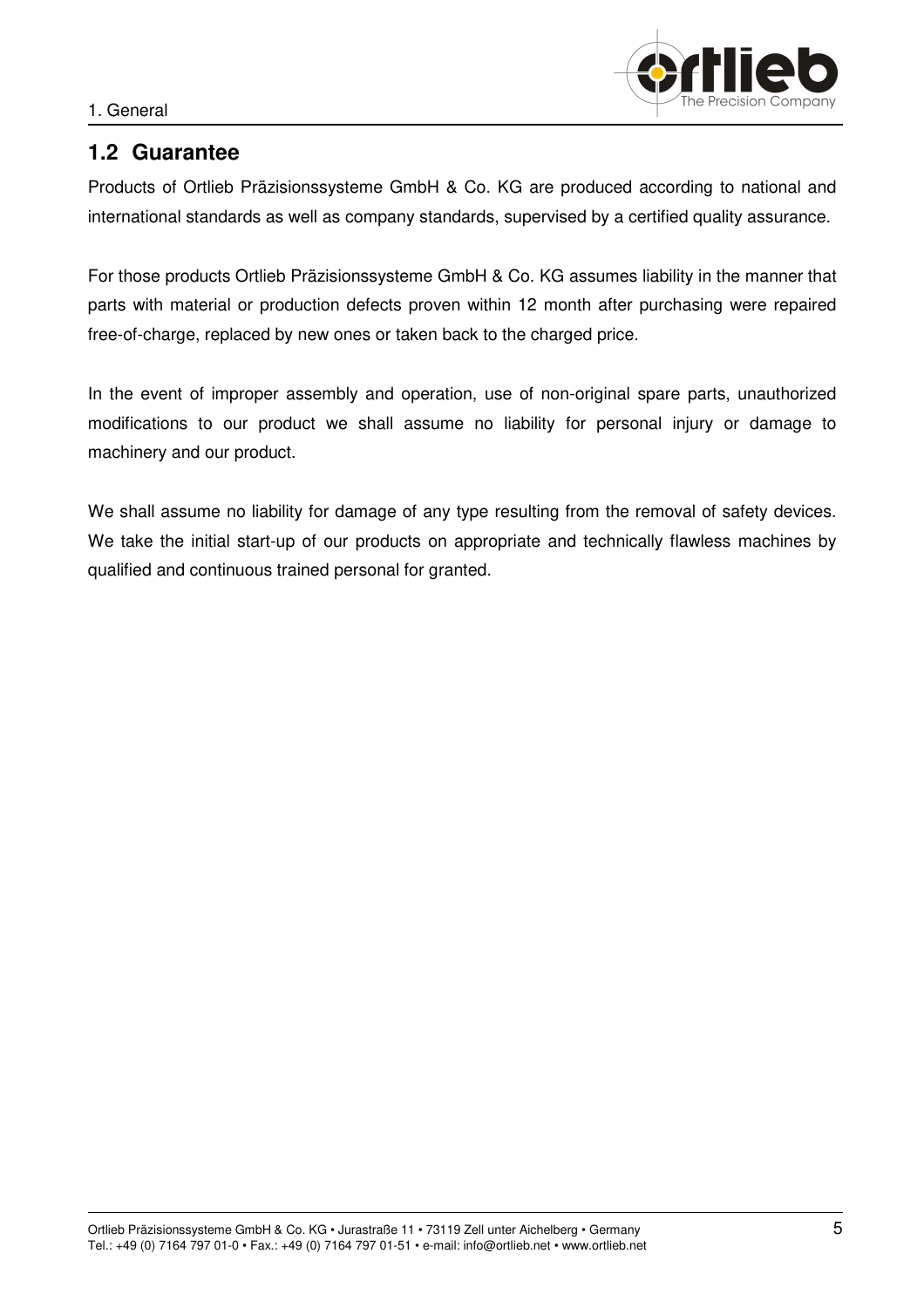

# **1.3 Intended Use**

Use the collet chucks only for the intended use. Insufficiently clamped tools or work-pieces, failure to comply "safety and accident prevention regulations", and the use of work-pieces and our products on machines that are not intended for this propose, can result in personal injury and damages to the clamping devices. In this case, we shall assume no liability. Do not apply force during assembly, disassembly and operation; this could damage the clamping device or the machine.

# **1.4 Initial start-up**

A function check is implicitly before initial operation of the collet chuck. To ensure a safe and precise operation of the collet chuck during machining, a sufficient clamping force must be provided. Check the clamping force.

The collet chuck, especially the function surfaces must be clean and lubricated sufficiently.

Never exceed the axial and radial forces specified on the chuck. Pay attention to the max. RPM. Check the clamping force regularly!

Do not operate the collet chuck without a clamping head mounted and a workpiece clamped. Persons might get hurt or the collet chuck gets damaged.

Tighten screws with the torque shown in the table below:

|                 | 8.8        |          |        | 10.9   | 12.9   |          |  |
|-----------------|------------|----------|--------|--------|--------|----------|--|
|                 | F [kN]     | $M$ [Nm] | F [kN] | M [Nm] | F [kN] | $M$ [Nm] |  |
| M <sub>6</sub>  | 10         | 12       | 12     | 14     | 14     | 16       |  |
| M8              | 16         | 24       | 24     | 35     | 28     | 40       |  |
| M <sub>10</sub> | 26         | 45       | 38     | 75     | 45     | 77       |  |
| M <sub>12</sub> | 38         | 77       | 56     | 128    | 65     | 135      |  |
| M <sub>14</sub> | 52         | 125      | 75     | 182    | 90     | 215      |  |
| M <sub>16</sub> | 72         | 190      | 106    | 314    | 123    | 330      |  |
| M <sub>20</sub> | 117        | 430      | 116    | 615    | 194    | 720      |  |
| M <sub>24</sub> | 743<br>168 |          | 238    | 1060   | 280    | 1240     |  |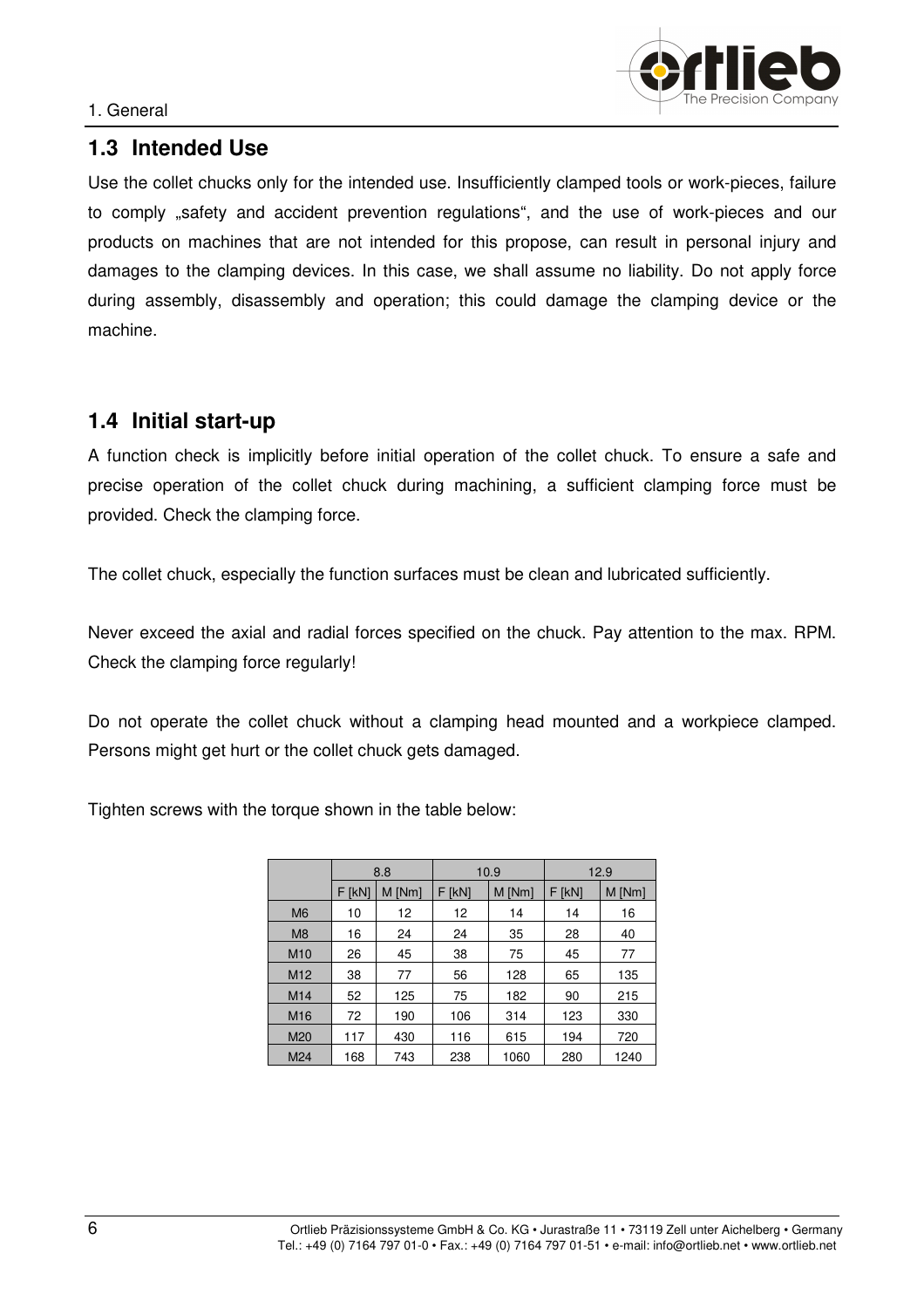#### 2. Product description



# **2 Product description**

This pull-down chucking system can be used on turning, grinding, milling and indexing table machines. You can compose the individual chuck components as required due to the modularity of the system. All you need is the maximum work piece diameter and the size of the spindle nose of your machine.

The following types of **SPANNAX®-chucks** are available:

Through-hole chuck:

- Especially designed for bar material machining
- Mainly used on main-spindles
- Short and compact design

End-Stop chuck:

- Designed for insert parts on main and sub-spindles
- Highest axial reference of workpieces due to axial pull-back movement on end-stop
- Optional: End-stop with air sensoring / back-purging
- Short changeover from end-stop to through hole by quick changeable end-stop

DL-Dead Length chuck:

- Designed for the use on sub-spindles
- Axial-force free clamping due to clamping by pushing
- Removable end-stop for insert parts

#### **Your benefit:**

- Safe clamping by constant clamping force also at increasing rotational speed
- High rigidity due to parallel movement of the clamping jaws
- Increasing flexibility of your production machine due to large clamping range  $\pm$  0.5mm
- Extension of working space due to compact design and reduction of interfering edges

 $\rightarrow$  To solve special clamping-jobs, we are pleased to build special chucks or adapt the **SPANNAX®- chuck** according to your specifications. Contact us!

 $\rightarrow$  We are pleased to produce the adapter to connect your machine. Please send us the spindle dimensions of your machine.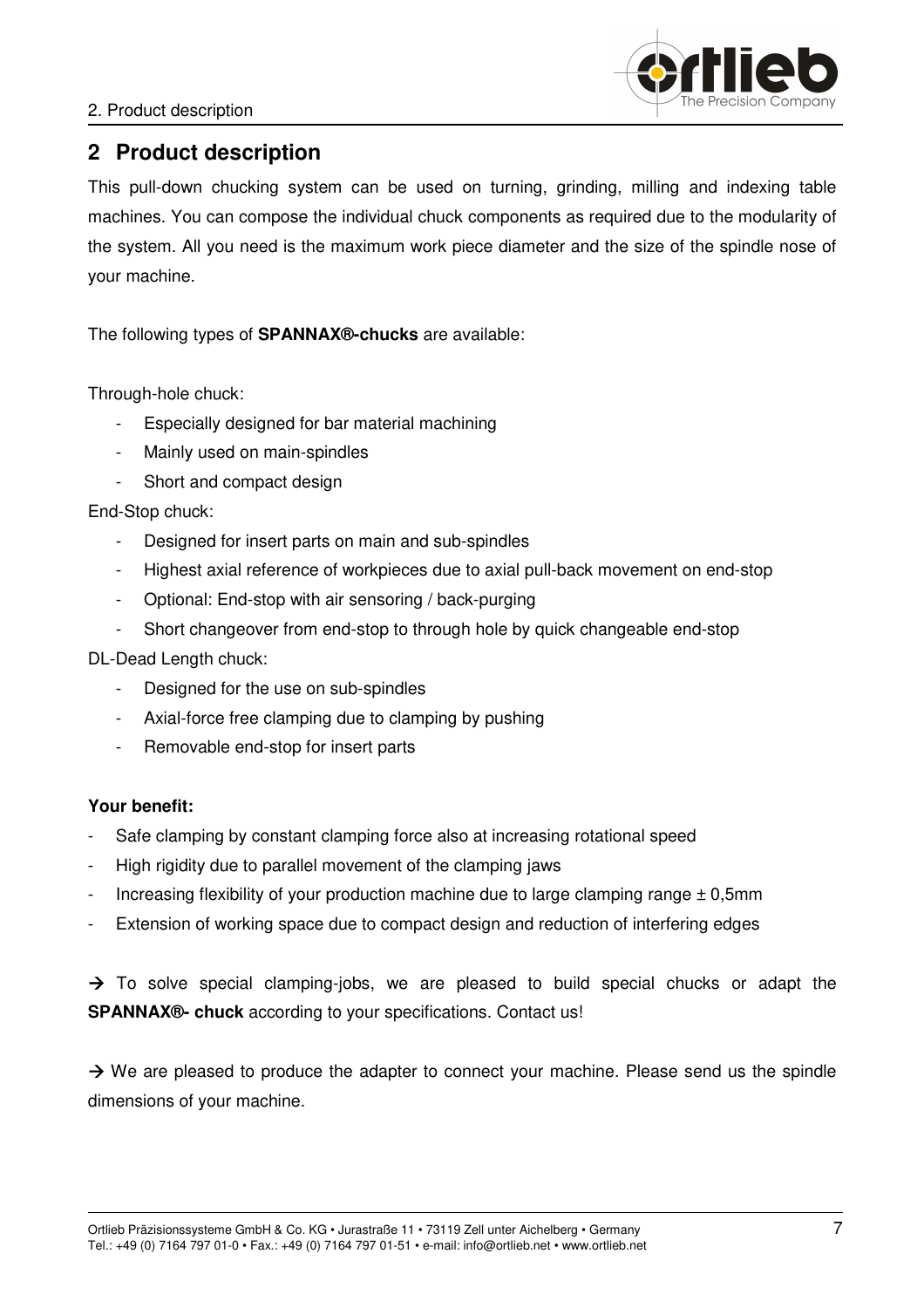

# **2.1 Variant-overview SPANNAX ® Through Hole Chuck**

### **SPANNAX® Endstop Chuck Your benefit:**



**Your benefit:**

High axial reference of workpieces due to axial pullback movement on end-stop

Extension of the working space due to compact design

and reduction of interfering edges

Designed for main-spindles

Ideal for bar material machining

Spindle preserving by small centrifugal force.

Sealed against chips and cooling lubricant

- Short changeover time from end-stop to through hole by quick changeable end-stop
- Ideal for insert parts
- Sealed against chips and cooling lubricant

# **SPANNAX® DL-Dead Length Chuck**



### **Your benefit:**

- Extension of the working space due to compact design and reduction of interfering edges
- Spindle preserving by small centrifugal force and axial force-free clamping.
- Short changeover time from end-stop to through hole by quick changeable end-stop
- Sealed against chips and cooling lubricant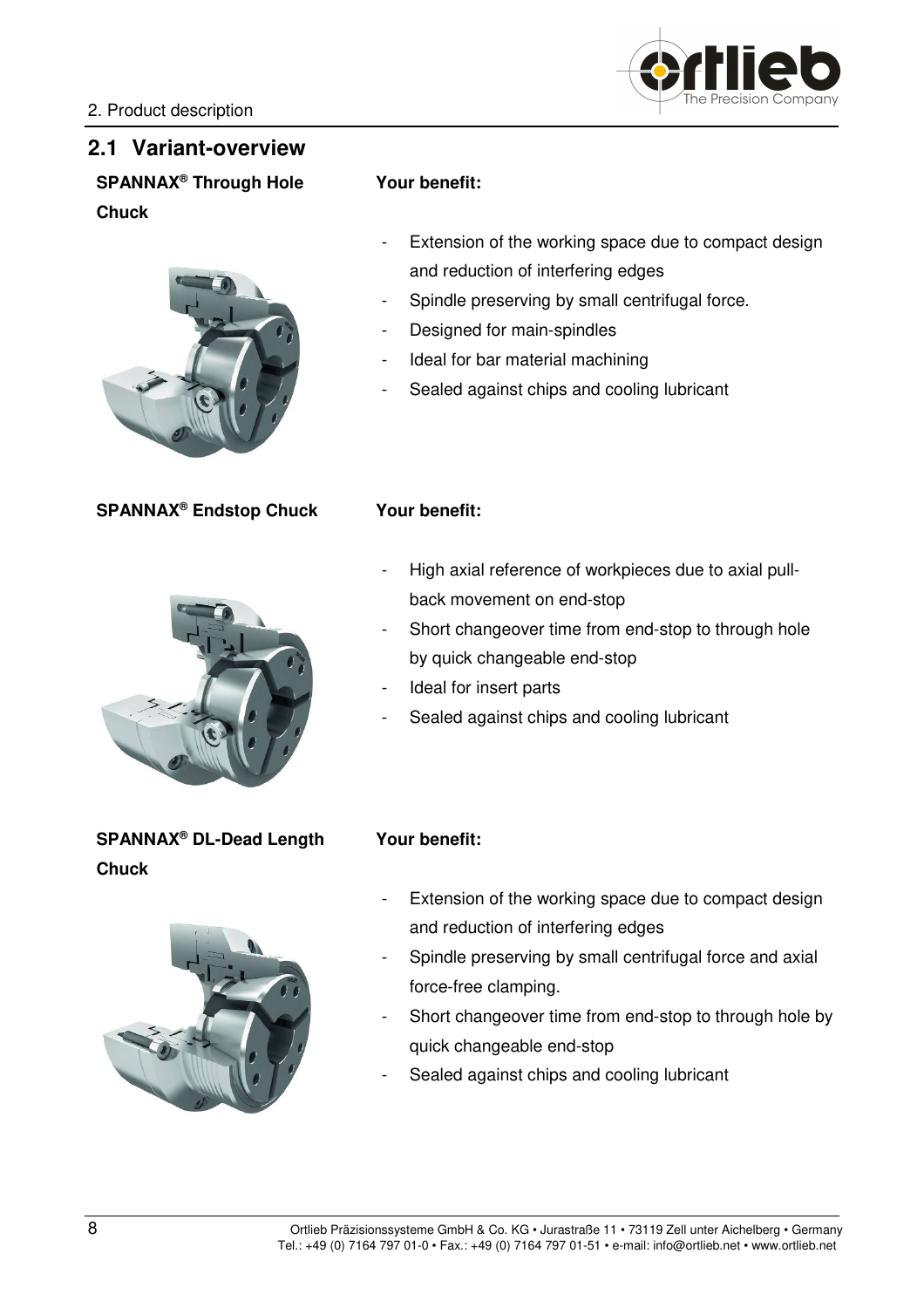# **2.2 Technical Data**

# **SPANNAX® Through Hole**

**Chuck**



| <b>Typ</b>      | Art. Nr.    | <b>Fz</b><br>max | <b>Fsp</b><br>max | <b>Rpm</b><br>max. | kg       |
|-----------------|-------------|------------------|-------------------|--------------------|----------|
| <b>TS 42/5D</b> | 036.8010/00 | 35 kN            | 80 kN             | 7000 1/min         | $5,9$ kg |
| <b>TS 42/6D</b> | 036.8011/00 | 35 kN            | 80 kN             | 7000 1/min         | 7,0 kg   |
| TS 42/140D      | 036.8012/00 | 35 kN            | 80 kN             | 7000 1/min         | 5,4 kg   |
| <b>TS 65/5D</b> | 036.8020/00 | 45 kN            | 105 kN            | 6000 1/min         | $8,5$ kg |
| <b>TS 65/6D</b> | 036.8021/00 | 45 kN            | 105 kN            | 6000 1/min         | 7,8 kg   |
| <b>TS 65/8D</b> | 036.8022/00 | 45 kN            | 105 kN            | 6000 1/min         | 11,2kg   |
| TS 65/140D      | 036.8023/00 | 45 kN            | 105 kN            | 6000 1/min         | 8,7 kg   |
| TS 65/170D      | 036.8024/00 | 45 kN            | 105 kN            | 6000 1/min         | 8,9 kg   |

# $SPANNAX^@$  **Endstop Chuck**



| <b>Typ</b>      | Art. Nr.    | <b>Fz</b><br>max | <b>Fsp</b><br>max | <b>Rpm</b><br>max | kg       |
|-----------------|-------------|------------------|-------------------|-------------------|----------|
| <b>TS 42/5A</b> | 036.8030/00 |                  | 80 kN             | 7000 1/min        | $6,4$ kg |
| <b>TS 42/6A</b> | 036.8031/00 | 35 kN            | 80 kN             | 7000 1/min        | 7,4 kg   |
| TS 42/140A      | 036.8032/00 | 35 kN            | 80 kN             | 7000 1/min        | $5,8$ kg |
| <b>TS 65/5A</b> | 036.8040/00 | 45 kN            | 105 kN            | 6000 1/min        | $9,3$ kg |
| <b>TS 65/6A</b> | 036.8041/00 | 45 kN            | 105 kN            | 6000 1/min        | $8,6$ kg |
| <b>TS 65/8A</b> | 036.8042/00 | 45 kN            | 105 kN            | 6000 1/min        | 11,0kg   |
| TS 65/140A      | 036.8043/00 | 45 kN            | 105 kN            | 6000 1/min        | $9,5$ kg |
| TS 65/170A      | 036.8044/00 | 45 kN            | 105 kN            | 6000 1/min        | 9,7 kg   |
| <b>TS 80/6A</b> | 036.8051/00 | 50 kN            | 115 kN            | 5500 1/min        | 13,9 kg  |
| <b>TS 80/8A</b> | 036.8052/00 | 50 kN            | 115 kN            | 5500 1/min        | 14,9 kg  |
| TS 80/140A      | 036.8055/00 | 50 kN            | 115 kN            | 5500 1/min        | 15,9 kg  |
| TS 80/170A      | 036.8053/00 | 50 kN            | 115 kN            | 5500 1/min        | 13,3 kg  |
| TS 80/220A      | 036.8054/00 | 50 kN            | 115 kN            | 5500 1/min        | 15,3 kg  |

| <b>SPANNAX<sup>®</sup> DL-Dead Length</b> | <b>Typ</b>         | Art. Nr.    | <b>Fz</b><br>max | <b>Fsp</b><br>max | <b>Rpm</b><br>max | kg        |
|-------------------------------------------|--------------------|-------------|------------------|-------------------|-------------------|-----------|
| <b>Chuck</b>                              | <b>TS 42/5DL</b>   | 036.9061/00 | 35 kN            | 80 kN             | 7000 1/min        | $6,3$ kg  |
|                                           | <b>TS 42/6DL</b>   | 036.9062/00 | 35 kN            | 80 kN             | 7000 1/min        | 7,4 kg    |
|                                           | TS 42/140DL        | 036.9069/00 | 35 kN            | 80 kN             | 7000 1/min        | 5,9 kg    |
|                                           | <b>TS 65/5DL</b>   | 036.9063/00 | 45 kN            | 105 kN            | 6000 1/min        | $9,4$ kg  |
|                                           | <b>TS 65/6DL</b>   | 036.9070/00 | 45 kN            | 105 kN            | 6000 1/min        | $8,6$ kg  |
|                                           | <b>TS 65/8DL</b>   | 036.9065/00 | 45 kN            | 105 kN            | 6000 1/min        | 10,8kg    |
|                                           | TS 65/140DL        | 036.9611/00 | 45 kN            | 105 kN            | 6000 1/min        | $9,6$ kg  |
|                                           | <b>TS 65/170DL</b> | 036.9612/00 | 45 kN            | 105 kN            | 6000 1/min        | $9,8$ kg  |
|                                           | <b>TS 80/6DL</b>   | 036.8061/00 | 50 kN            | 115 kN            | 5500 1/min        | 14,2 kg   |
|                                           | <b>TS 80/8DL</b>   | 036.8062/00 | 50 kN            | 115 kN            | 5500 1/min        | 15,1 kg   |
|                                           | TS 80/140DL        | 036.8065/00 | 50 kN            | 115 kN            | 5500 1/min        | 16,1 kg   |
|                                           | TS 80/170DL        | 036.8063/00 | 50 kN            | 115 kN            | 5500 1/min        | $13,5$ kg |
|                                           | <b>TS 80/220DL</b> | 036.8064/00 | 50 kN            | 115 kN            | 5500 1/min        | 15,5 kg   |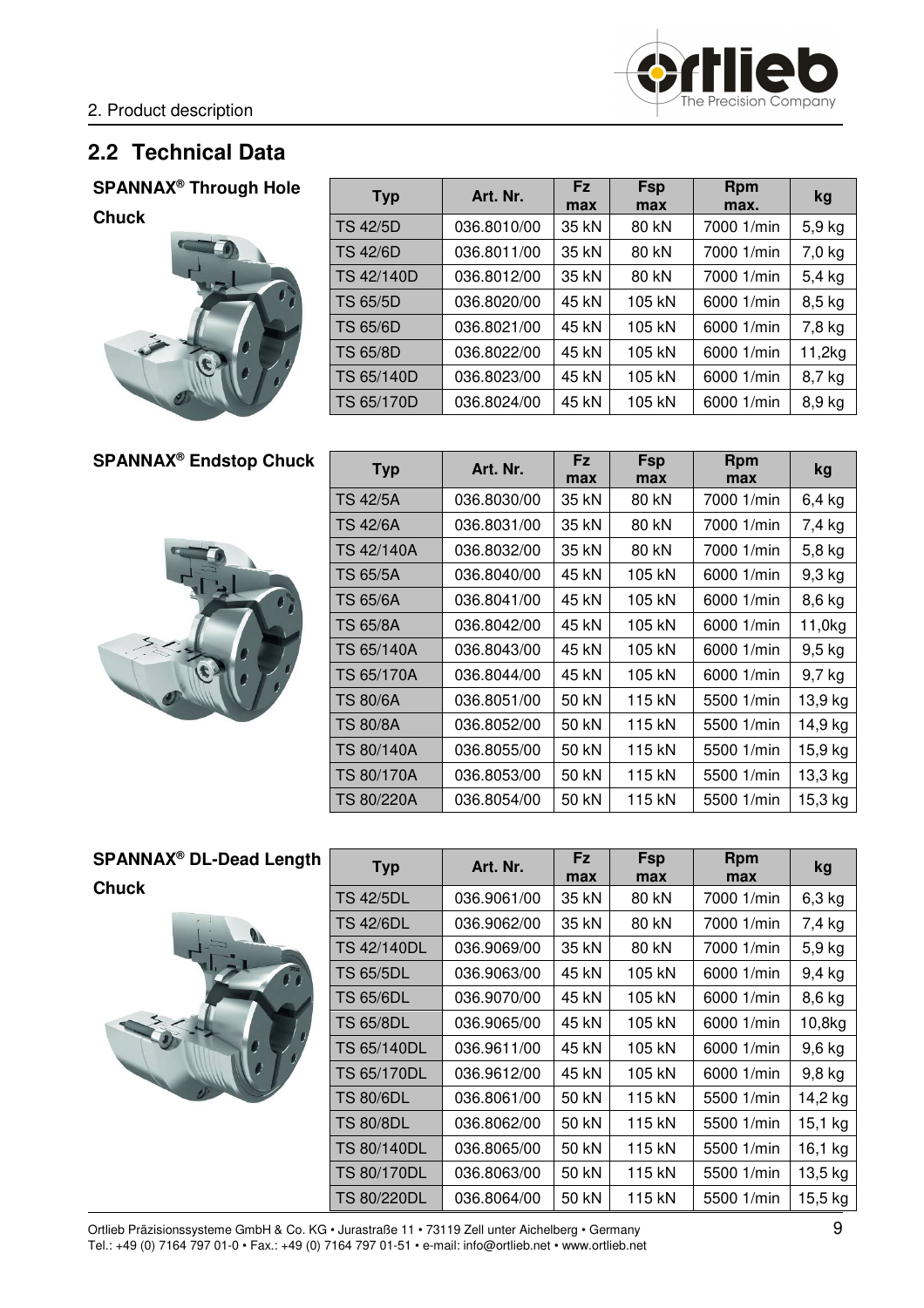

# **3 Mounting instructions**





**2.** 







### **Please notice:**

The Through Hole Chuck and Endstop Chucks operates by pulling! – Pull-down-effect  $\rightarrow$  Adjust your machine control to "OD-clamping".

The Dead Length Chuck operates by pushing! – Axial force-free clamping  $\rightarrow$  Adjust your machine control to ..ID-clamping".

- **1.**  Clean the spindle nose and the face plane properly.
	- Disassemble the flange form the chuck
	- Mount the flange to the spindle (1) Mind the torque! (See chap. 1.4)
	- Attach the adaptor into the threaded sleeve (eventually glue with thread glue) (2)
	- Drive the pressure tube in front position
	- Screw the chuck onto the thread of the pressure tube (3)
	- Turn reverse until the screw-holes match between chuck and flange. Tighten the mounting screws softly.
	- Check run-out, adjust the chuck (see: chap. 3,4)
	- Tighten the mounting screws with the proper torque (see chap. 1.4)
	- Insert clamping head (4) (see: Collet-change, chap. 3.1)
		- The chuck is now ready for operation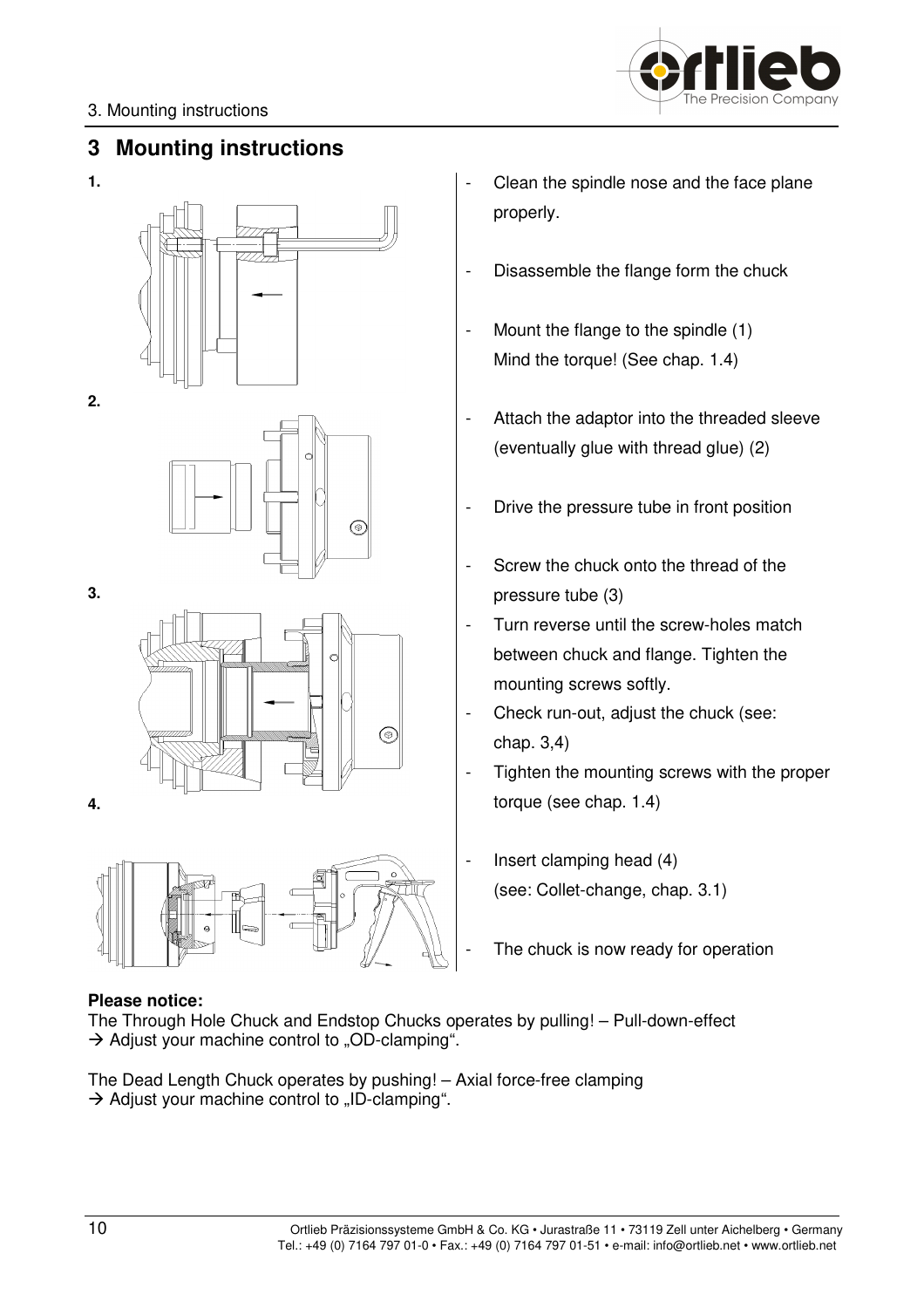

# **3.1 Collet-change**



- Insert the changing device into the borings of the clamping head, then squeeze
- Insert clamping head to the chuck. Pay attention of the driver-pin-slot!
- Unlock the changing device, make sure the clamping head is mounted properly and locked to the notch
- Remove the changing device

#### **→ Important:**

Please pay attention to a clean taper, free of dirt and chips, especially when the clamping head is changed. Use solely intact, clean and slightly greased clamping heads. Check the rubber on damages. Before operation, make sure the clamping head is locked properly and cannot get loose!!

#### **→ Hazard note:**

When clamping insert parts, especially on End-Stop or Dead-Length chucks, please pay attention to the minimal clamping length.

If the minimal clamping length is undercut, the clamping head may tilt out of the interface notch. A safe workpiece-clamping can not be granted anymore.

|     |              |       | max. force | min. clamping length |          |  |
|-----|--------------|-------|------------|----------------------|----------|--|
| Gr. | angle        | axial | radial     | smooth               | serrated |  |
| 32  | 12°          | 25 kN | 70 kN      | $5 \text{ mm}$       | 8 mm     |  |
| 42  | 15°          | 35 kN | 80 kN      | 6 mm                 | $11$ mm  |  |
| 65  | 15°<br>45 kN |       | 105 kN     | 6 mm                 | $11$ mm  |  |
| 80  | 15°<br>65 kN |       | 150 kN     | 6 mm                 | $11$ mm  |  |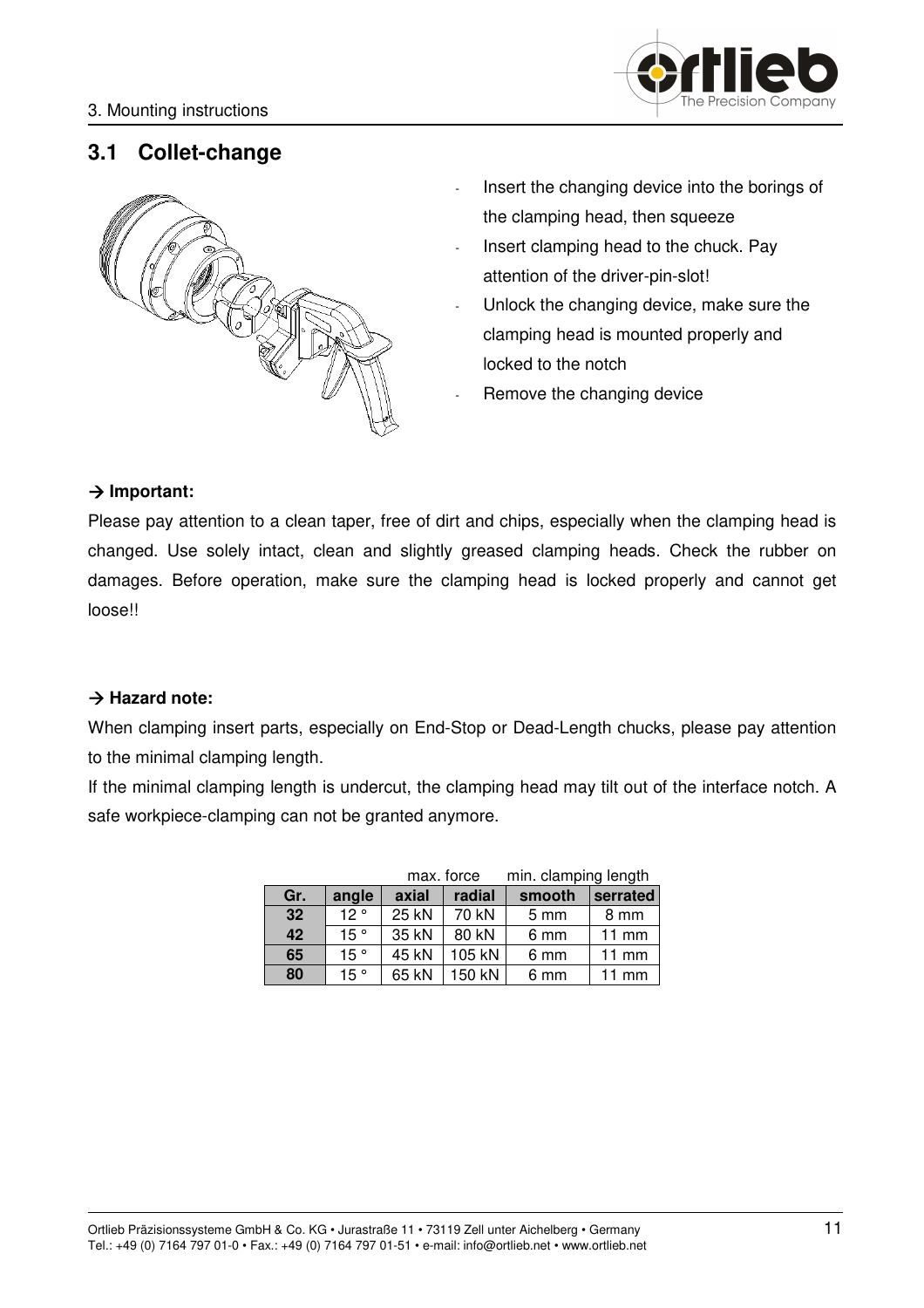

# **3.2 Removal of the end-stop**



- **-** Remove the clamping head
- **-** Release the bolts (3x120°) through the borings of the base body
- **-** Remove the end-stop to the front through the chuck
- **-** Insert clamping head (4)

\* Only on End-Stop or Dead-Length chucks

#### **→ Important:**

If the chuck is supplied with a sealing between clamping head and end-stop, the sealing must be removed first before removing the end-stop!

# **3.3 Installation of the protective sleeve**



After removing oft the end-stop the provided protective sleeve must be installed.

- Remove End-stop (2) (see chapter 3.2)
- Insert protective sleeve (1)
- Tighten locking screws 3x (3) with Allen key (4) and use low force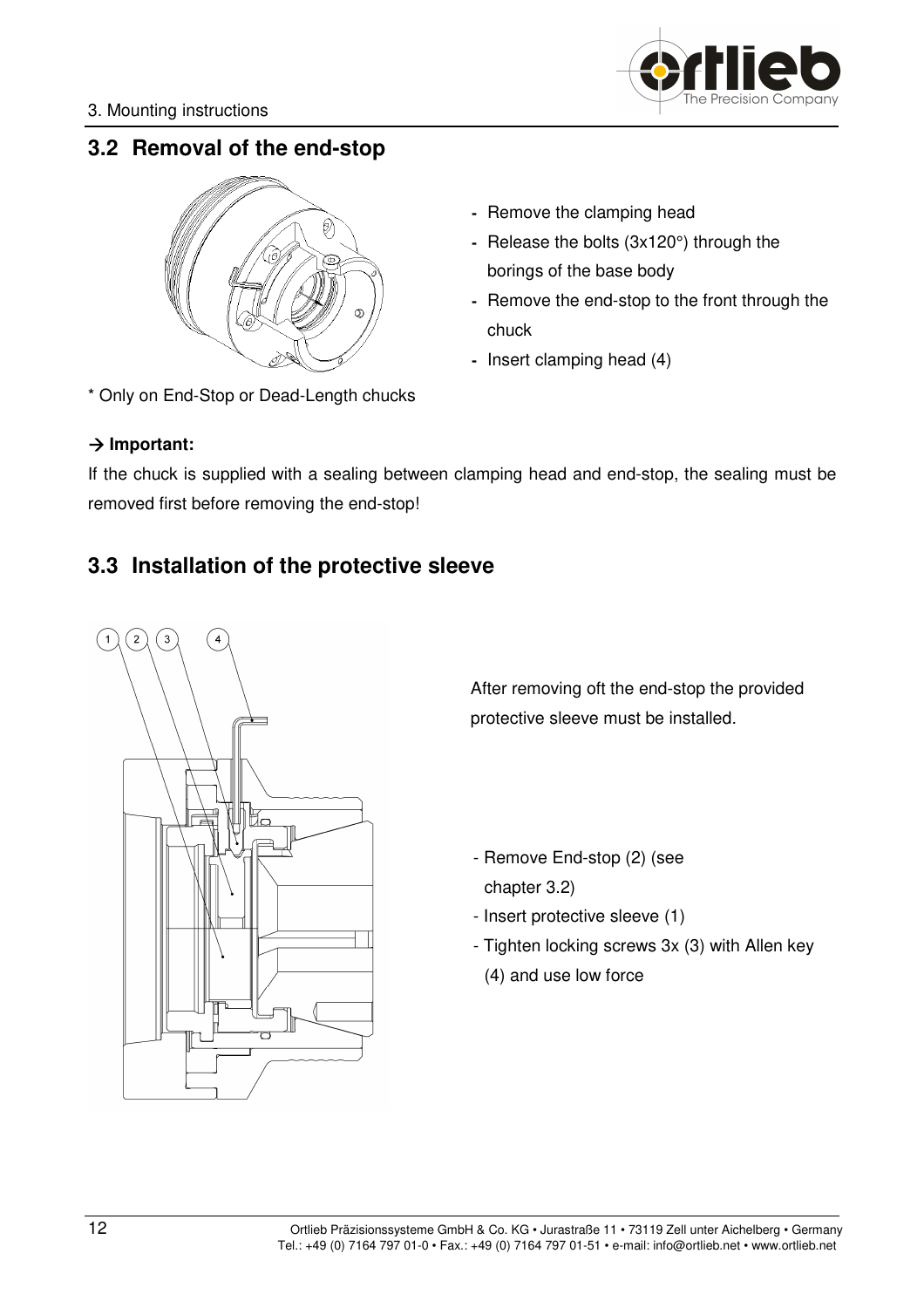

# **3.4 Check run-out**

It is necessary to adjust the clamping device in order to provide best possible run-out results. Therefore loose the mounting screws between main-body of the chuck and the flange. Check the TIR with a dial indicator in the taper of the pressure sleeve or main-body. After adjusting the chuck, do not forget to retighten the mounting screws with the proper torque.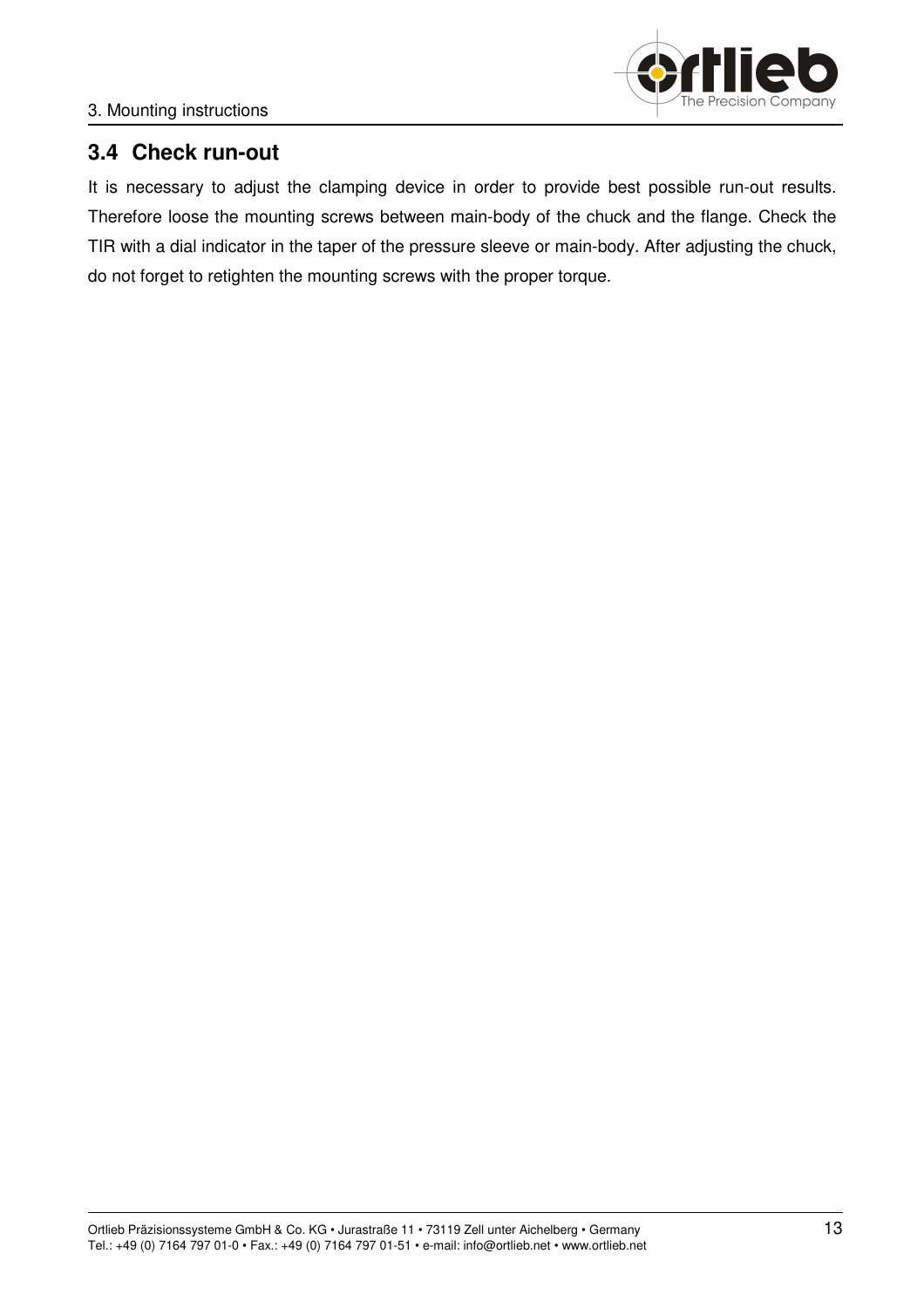

# **4 Accessories**

# **4.1 Clamping heads**

| <b>Size</b> | <b>Type</b>     | Range          | Order-Nr. |
|-------------|-----------------|----------------|-----------|
|             | smooth          | 4-42 mm        | T0042RG   |
|             | serrated        | 8-11 mm        | T0042RQ   |
|             | double serrated | 12-42 mm       | T0042RL   |
|             | smooth          | $7 \text{ mm}$ | T0042VG   |
|             | serrated        | 8-30 mm        | T0042VQ   |
|             | smooth          | $7 \text{ mm}$ | T0042SG   |
| Ø 42        | Querrillen      | 8-36 mm        | T0042SQ   |
|             | smooth          | 4-65 mm        | T0065RG   |
|             | serrated        | 8-10 mm        | T0065RQ   |
|             | double serrated | 11-65 mm       | T0065RL   |
|             | serrated        | 8-46 mm        | T0065VQ   |
|             | smooth          | 7 mm           | T0065SG   |
| Ø 65        | serrated        | 8-56 mm        | T0065SQ   |
|             | smooth          | 10-80 mm       | T0080RG   |
|             | serrated        | 11-21 mm       | T0080RQ   |
|             | double serrated | 22-80 mm       | T0080RL   |
|             | serrated        | 10-56 mm       | T0080VQ   |
|             | smooth          | 7 mm           | T0080SG   |
| Ø 80        | serrated        | 8-70 mm        | T0080SQ   |

 $\rightarrow$  Intermediate sizes, inch-sizes and special profiles on request

The Ortlieb GT clamping heads are based on the proved RubberFlex ® - vulcanization. This rubber-steel-connection can stand toughest conditions and guarantees a long life-time. Due to the facial borings, the clamping heads are quick changeable but also precise, a TIR of ≤ 0,01mm are possible (smooth boring). The clamping head with highest clamping force, high rigidity and increased clamping tolerance of ±0,5mm is predestinated for bar-material machining. Especially the double serrated type. Use the smooth type for second-side operation to prevent markings on the surface of the workpiece.

### **Your benefit:**

- High clamping force and rigidity
- Temperature resistant up to 100°C
- Long-term life-time
- High run-out accuracy of  $\leq 0.01$  mm are possible (smooth boring)
- Clamping tolerance of ±0,5m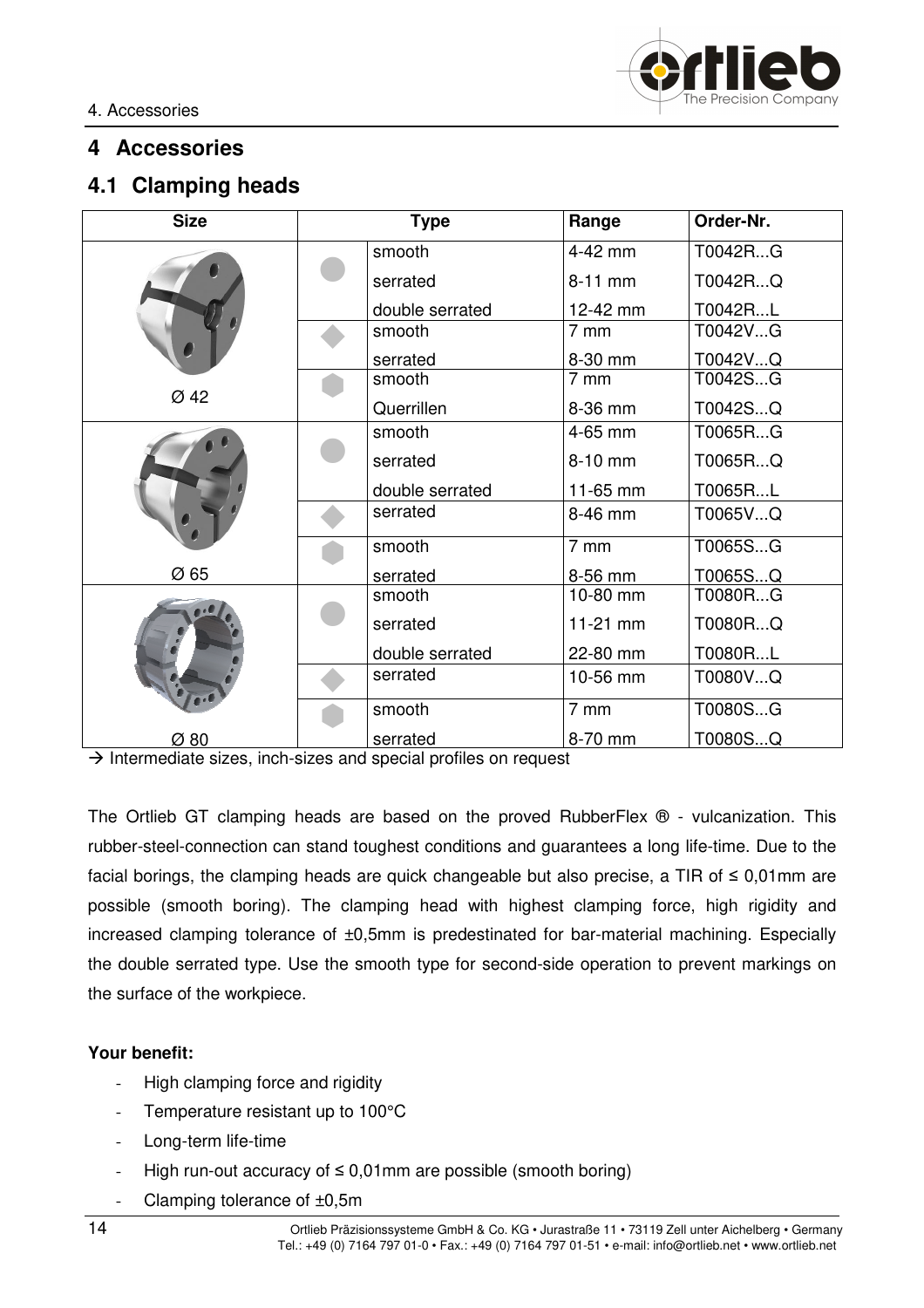#### 4. Accessories



# **4.2 Changing devices**

A changing device is necessary to change the clamping heads. Lever-operated or pneumaticoperated changing devices are available.

#### **Function:**

The ergonomic-designed lever-operated changing device guarantees a fast and simple change by internal power-enforcement with self-locking function which keeps the clamping head in squeezed condition during changeover.

The pneumatic changing device needs a connection to compressed air. During the changeover, the button must be pressed, to keep the clamping head in squeezed condition. This changing device is designed for larger clamping heads (GT100) with a higher rubber-tension.

|                      | <b>Beschreibung</b>         | Größe  | <b>Bestell-Nr.</b> |
|----------------------|-----------------------------|--------|--------------------|
| Spannax <sup>®</sup> | Wechselvorrichtung, manuell | Gr. 32 | 036.9961/00        |
|                      | Wechselvorrichtung, manuell | Gr. 42 | 036.9962/00        |
|                      | Wechselvorrichtung, manuell | Gr. 65 | 036.9964/00        |
|                      | Wechselvorrichtung, manuell | Gr. 80 | 036.9971/00        |
|                      |                             |        |                    |



| Wechselvorrichtung, pneumatisch | Gr. 32 | 036.9953/00 |
|---------------------------------|--------|-------------|
| Wechselvorrichtung, pneumatisch | Gr. 42 | 036.9950/00 |
| Wechselvorrichtung, pneumatisch | Gr. 65 | 036.9951/00 |
| Wechselvorrichtung, pneumatisch | Gr. 80 | 036.9954/00 |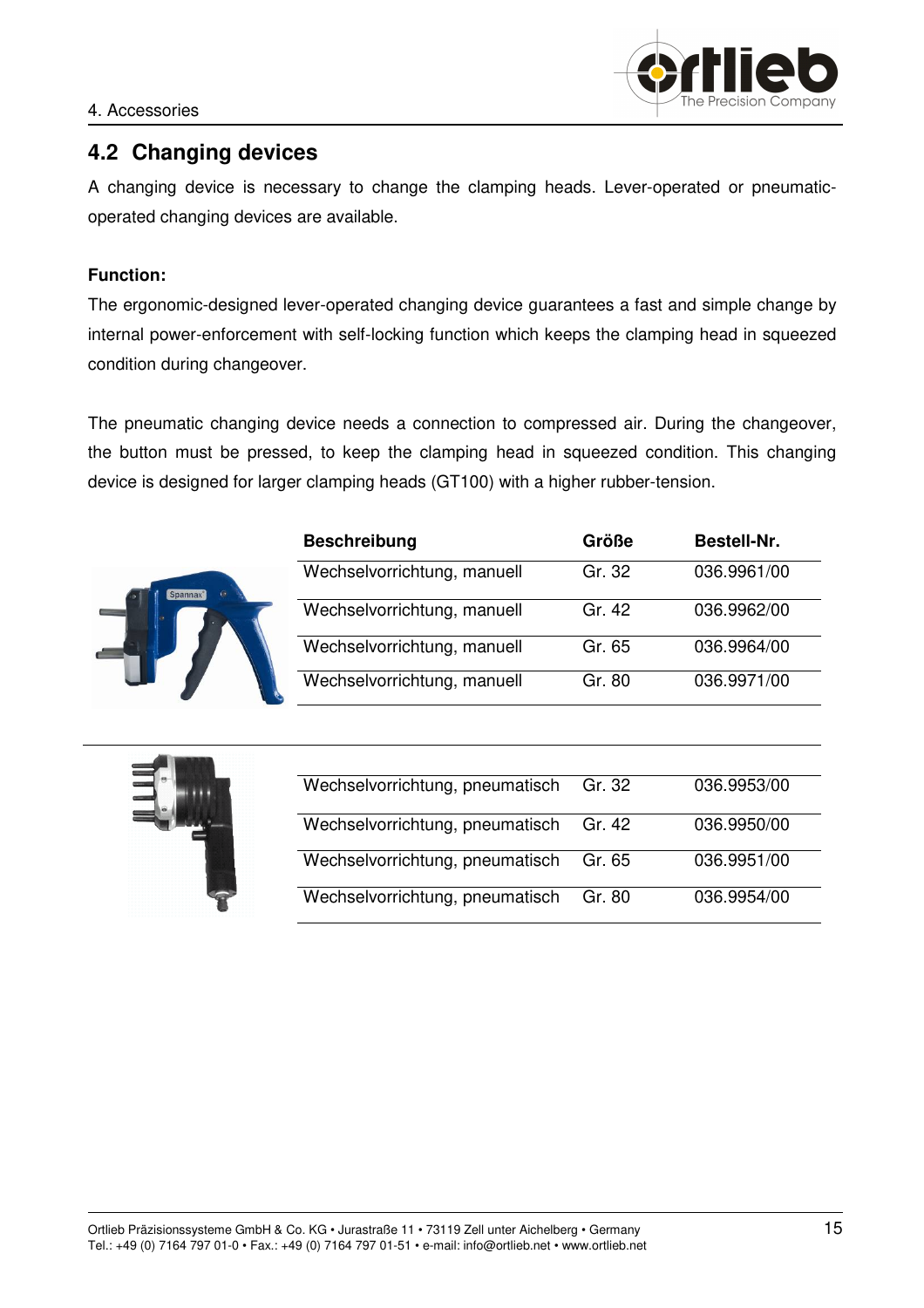

# **4.3 Spare part list**

Through Hole Chuck **Endstop Chuck\*** DL Dead-Length Chuck\*



\*Protective sleeve not on sketch of End-Stop chuck and Dead-Length chuck. Protective sleeve not provided for Through-Hole chuck.

#### **Through-Hole chuck**

| Type           | Art. Nr.    | Pos. 1      | Pos. 2      | Pos. 3      | Pos. 4      |
|----------------|-------------|-------------|-------------|-------------|-------------|
| TS42/5D        | 036.8010/00 | 036.9061/01 | 036.8010/02 | 036.8010/03 | OBN6623/39  |
| TS42/6D        | 036.8011/00 | 036.9062/01 |             |             |             |
| TS42/140D      | 036.8012/00 | 036.9069/01 |             |             |             |
| TS65/5D        | 036.8020/00 | 036.9063/01 | 036.8020/02 | 036.8020/03 | 036.9012/07 |
| TS65/6D        | 036.8021/00 | 036.9070/01 |             |             |             |
| <b>TS65/8D</b> | 036.8022/00 | 036.9065/01 |             |             |             |
| TS65/140D      | 036.8023/00 | 036.9066/01 |             |             |             |
| TS65/170D      | 036.8024/00 | 036.9068/01 |             |             |             |

### **End-Stop chuck**

| <b>Type</b>      | Art. Nr.    | Pos. 1      | Pos. $2$    | Pos. $3$    | Pos. 4      | <b>Pos. 5</b> | Pos. 6      | Pos. 7      |
|------------------|-------------|-------------|-------------|-------------|-------------|---------------|-------------|-------------|
| <b>TS42/5A</b>   | 036.8030/00 | 036.9061/01 | 036.8030/02 | 036.8030/03 | 036.9061/04 | 036.8030/05   | 036.9061/06 | OBN6623/39  |
| <b>TS42/6A</b>   | 036.8031/00 | 036.9062/01 |             |             |             |               |             |             |
| TS42/140A        | 036.8032/00 | 036.9069/01 |             |             |             |               |             |             |
| <b>TS65/5A</b>   | 036.8040/00 | 036.9063/01 | 036.8040/02 | 036.8040/03 | 036.8040/04 | 036.8040/05   | 036.9063/06 | 036.9012/07 |
| <b>TS65/6A</b>   | 036.8041/00 | 036.9070/01 |             |             |             |               |             |             |
| <b>TS65/8A</b>   | 036.8042/00 | 036.9065/01 |             |             |             |               |             |             |
| TS65/140A        | 036.8043/00 | 036.9066/01 |             |             |             |               |             |             |
| TS65/170A        | 036.8044/00 | 036.9068/01 |             |             |             |               |             |             |
| <b>TS80/6A</b>   | 036.8051/00 | 036.8051/01 | 036.8051/02 | 036.8051/03 | 036.8051/04 | 036.8051/05   | 036.8051/06 | 036.8051/08 |
| <b>TS80/8A</b>   | 036.8052/00 | 036.8052/01 |             |             |             |               |             |             |
| TS80/140A        | 036.8055/00 | 036.8055/01 |             |             |             |               |             |             |
| <b>TS80/170A</b> | 036.8053/00 | 036.8053/01 |             |             |             |               |             |             |
| TS80/220A        | 036.8054/00 | 036.8054/01 |             |             |             |               |             |             |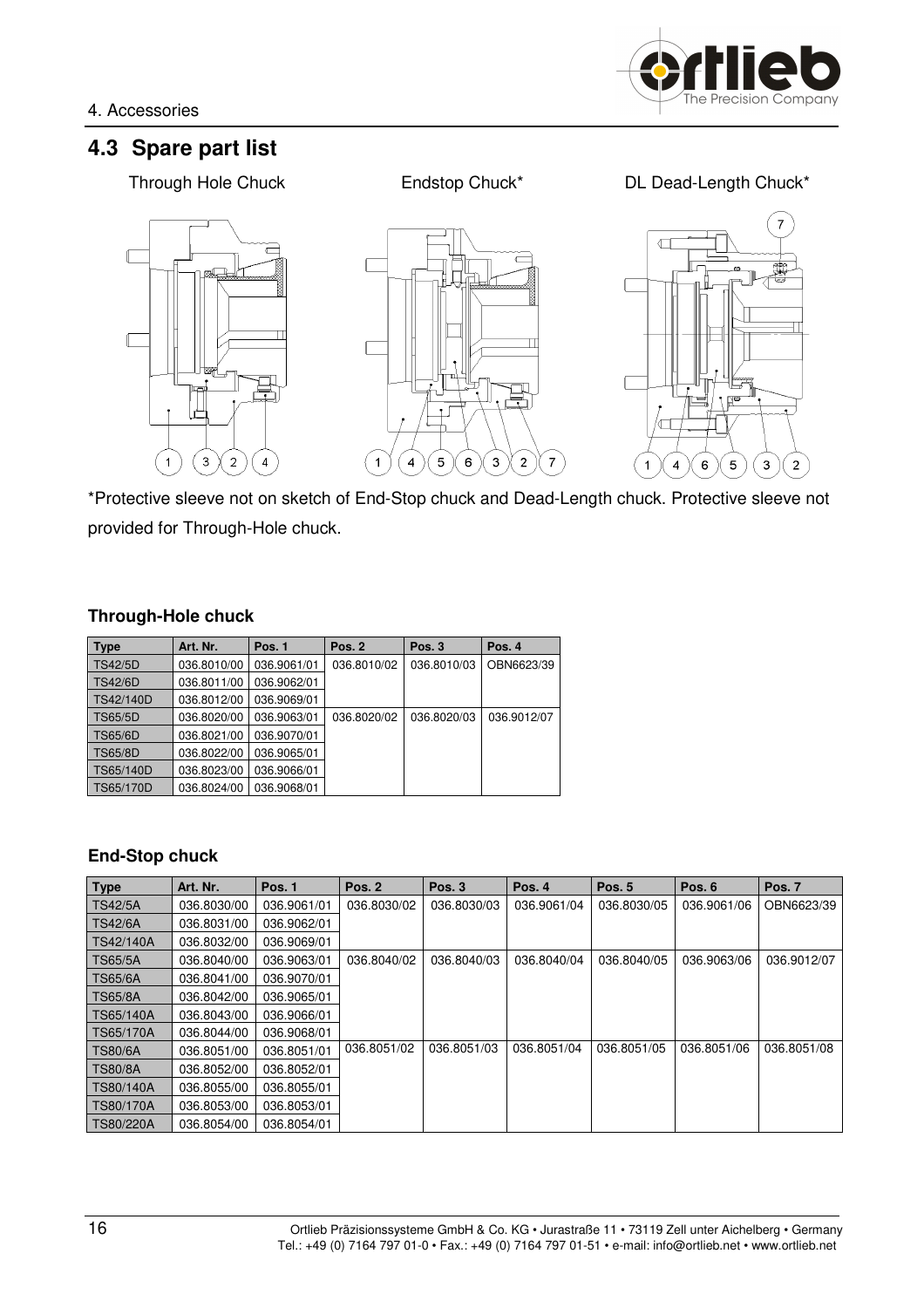

#### 4. Accessories

### **Dead-Length chuck**

| <b>Type</b>       | Art. Nr.    | Pos. 1      | Pos. 2      | Pos.3       | Pos. 4      | <b>Pos. 5</b> | Pos. 6      | Pos. 7      | Pos. 8      |
|-------------------|-------------|-------------|-------------|-------------|-------------|---------------|-------------|-------------|-------------|
| <b>TS42/5DL</b>   | 036.9061/00 | 036.9061/01 | 036.9061/02 | 036.9061/03 | 036.9061/04 | 036.9061/05   | 036.9061/06 | 036.9266/07 | 036.9061/07 |
| <b>TS42/6DL</b>   | 036.9062/00 | 036.9062/01 |             |             |             |               |             |             | (protective |
| <b>TS42/140DL</b> | 036.9069/00 | 036.9069/01 |             |             |             |               |             |             | sleeve)     |
| <b>TS65/5DL</b>   | 036.9063/00 | 036.9063/01 | 036.9063/02 | 036.9063/03 | 036.9063/04 | 036.9063/05   | 036.9063/06 | OBN6620/19  | 036.9061/07 |
| <b>TS65/6DL</b>   | 036.9070/00 | 036.9070/01 |             |             |             |               |             |             | (protective |
| <b>TS65/8DL</b>   | 036.9065/00 | 036.9065/01 |             |             |             |               |             |             | sleeve)     |
| <b>TS65/140DL</b> | 036.9611/00 | 036.9066/01 |             |             |             |               |             |             |             |
| <b>TS65/170DL</b> | 036.9612/00 | 036.9068/01 |             |             |             |               |             |             |             |
| <b>TS80/6DL</b>   | 036.8061/00 | 036.8051/01 | 036.8061/02 | 036.8061/03 | 036.8051/04 | 036.8061/05   | 036.8061/06 | OBN6620/19  | 036.9061/07 |
| <b>TS80/8DL</b>   | 036.8062/00 | 036.8052/01 |             |             |             |               |             |             | (protective |
| <b>TS80/140DL</b> | 036.8065/00 | 036.8055/01 |             |             |             |               |             |             | sleeve)     |
| <b>TS80/170DL</b> | 036.8063/00 | 036.8053/01 |             |             |             |               |             |             |             |
| <b>TS80/220DL</b> | 036.8064/00 | 036.8054/01 |             |             |             |               |             |             |             |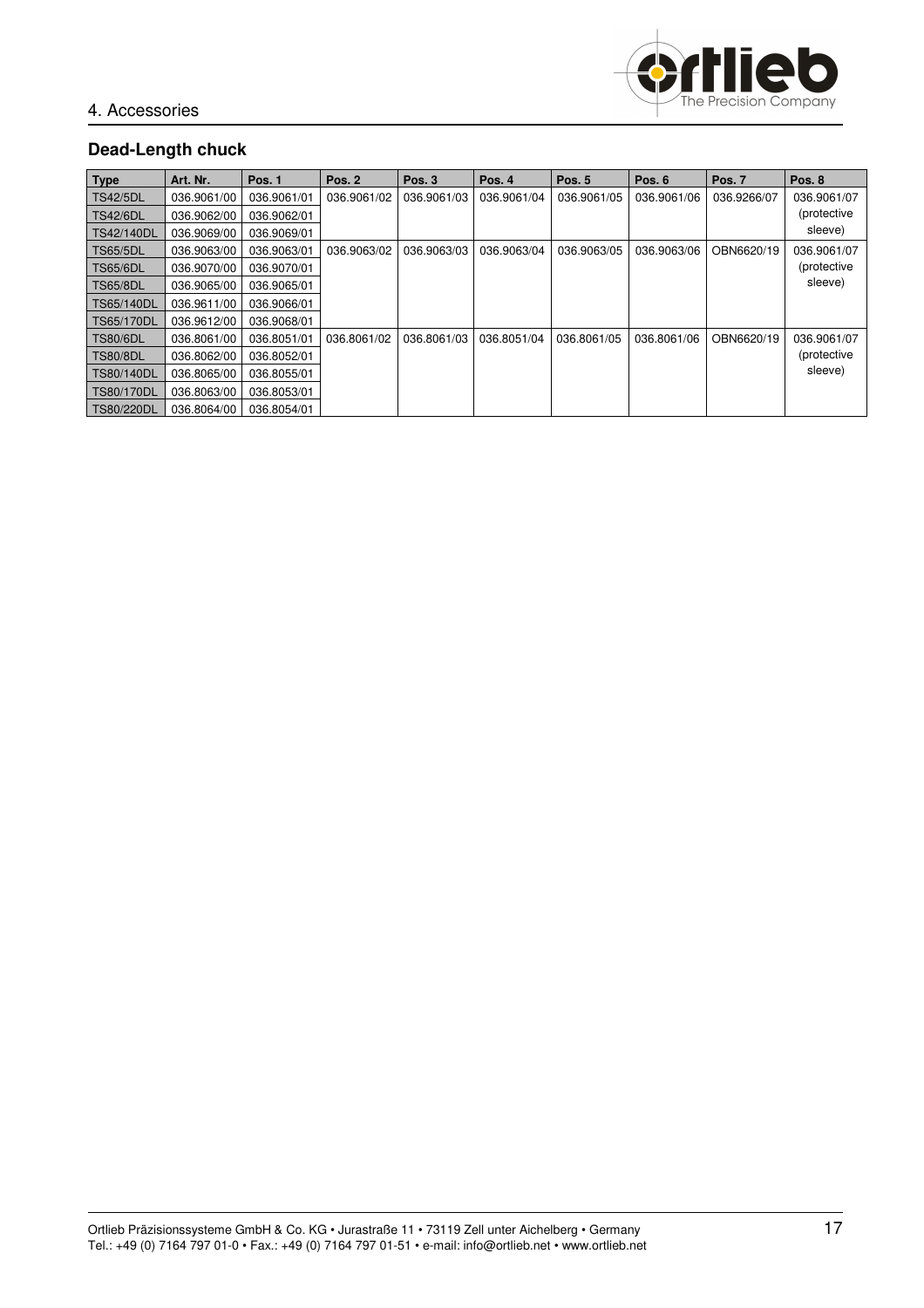

# **5 General Safety Instructions**

#### **1. Safety requirements to machines**

- **-** Operation of the machine spindle is only allowed, when the clamping pressure and clamping force is in the acceptable range.
- **-** Do not rotate the spindle without a workpiece clamped.
- **-** On a breakdown of the clamping power a signal must stop the machine spindle and the workpiece has to be clamped till a complete stop of the spindle.
- **-** After a power breakdown and on return of the power, a changing over must not occur.
- **-** During operation, the spindle and the clamped workpiece must be secured by a safety facility.
- **-** The opening of the safety doors is only possible if the machine spindle stands still.
- **-** All operations and maintenance to the spindle and the tool-gripper are only allowed if the spindle stands still.
- **-** Do not operate the chuck without a bayonet nut mounted. The safety screw to prevent rotation to the pressure sleeve might get damaged.

### **2. Operation cylinders, machine spindles**

To operate the chucks, please use only appropriate cylinders according the safety and accident preventions regulations. Mounting the collet chuck to a spindle with an existing operating cylinder, make sure that the clamping power is sufficient to clamp the workpiece and the maximum clamping force is not exceeded! Connection parts and adapters must be designed to endurance strength. Set and check the limit switch to check the stroke before initial operation.

### **3. Operating data**

The allowed operating data, maximum clamping force and maximum revolutions shown on the technical data sheet (Technical Data chap. 2.2) may not be exceeded. The minimum clamping force depends on cutting rates.

### **4. Tools**

Please use solely suitable clamping heads matching your chuck (see: Technical Data chap. 2.2).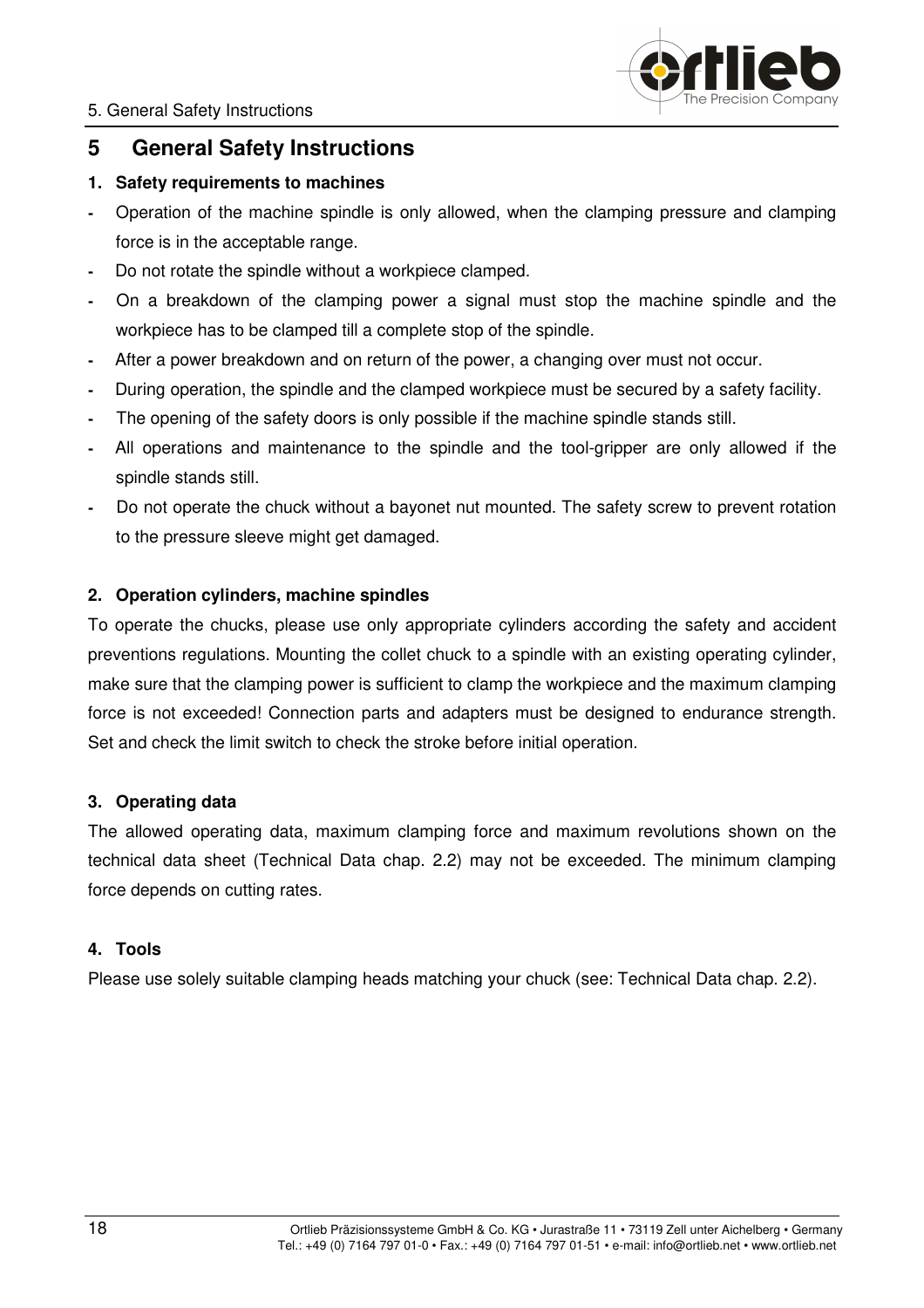

#### **5. Residual risks**

The system machine tool – chuck – workpiece is mainly influenced by the properties of the tool (shape, weight, unbalance, material, etc.) as well as the cutting parameters which can cause residual risks. Those remaining dangers must be considered by the worker and eliminated by appropriate means.

#### **6. Maintenance**

Accurate and regularly maintenance (quarter annually) increases the natural life of the SPANNAX® chuck. Please keep the following advices:

- **-** Clean the chuck frequently, especially when changing the clamping head.
- **-** Make sure the collet-carrier is clean and free of dirt and chips. Dirt reduces the run-out accuracy and reduces the clamping force.
- **-** Slightly greased collets increase the clamping force and reduce wear
- **-** Do not use polar or ester-containing solvents to clean the spindle and the collet chuck. Sealings and the rubber-bonded parts could be damaged.
- **-** Avoid cleaning with compressed-air gun.
- **-** On disassembly, check for cracks and other damages. Renew, if necessary.
- **-** After a crash, a complete check is essential. You will find spare parts in chapter 4.3.
- **-** Replace damaged parts only by original spare-parts. Otherwise guarantee is expired.
- **-** Store the collet chuck clean and protect it from dust or similar influences. Spray it slightly with anti-corrosion agent. Choose a dry place to store.
- $\rightarrow$  To provide long-term function and accuracy, depending on application conditions, it is necessary to disassemble the chuck and to clean it completely. Check all parts for cracks or damages. Regrease before reassembly.
- $\rightarrow$  Remember that your chuck should operate precisely and reliably.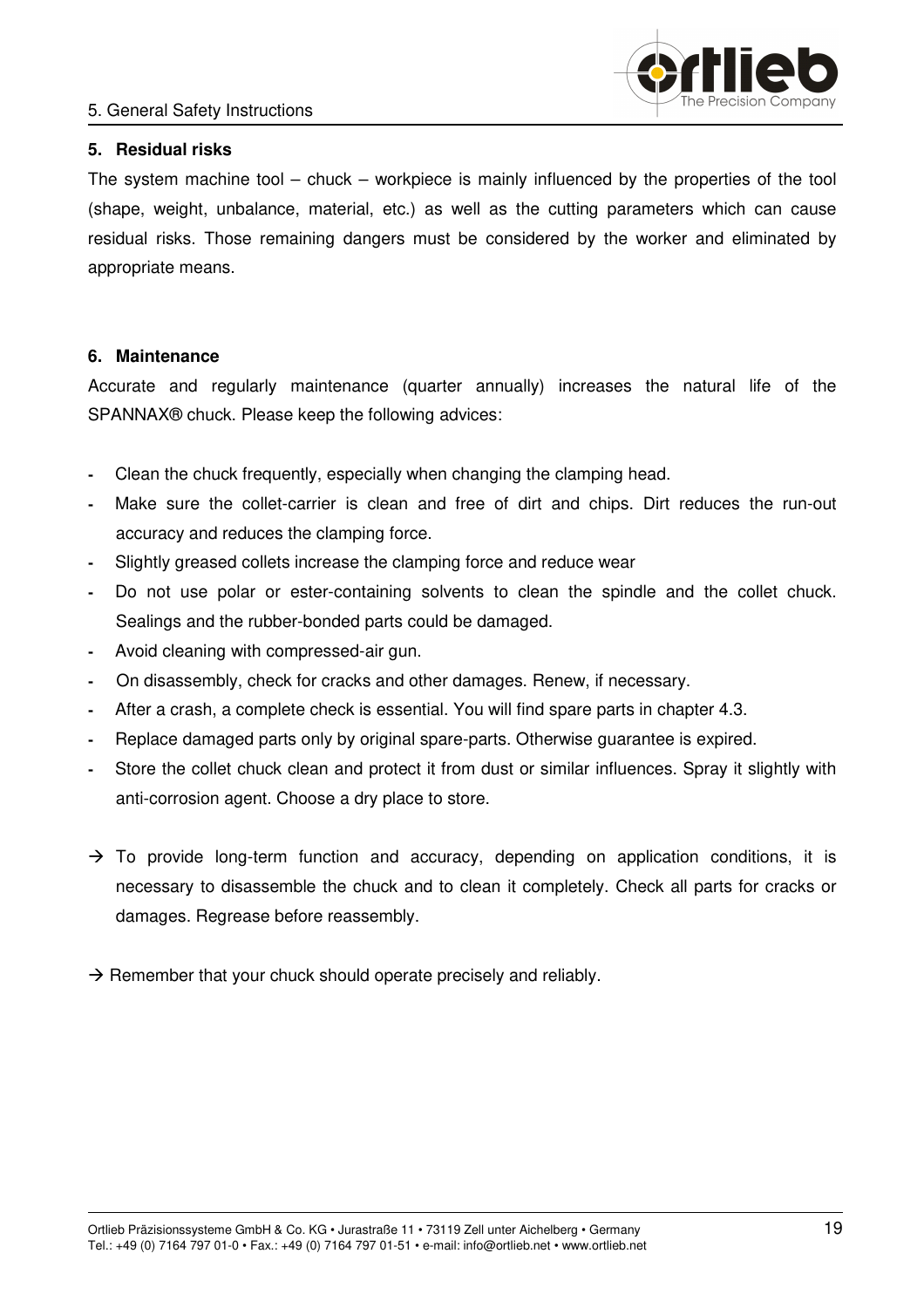

# **5.1 Troubleshooting**

Below, you will find some of the most frequently asked questions. If an error cannot be eliminated with the methods below, please contact your technical support team. Always name the accurate article-number and the description in case of questions or re-order.

| Problem                 | <b>Possible cause</b>      | Remedy                                          |
|-------------------------|----------------------------|-------------------------------------------------|
| Radial run-out fault to | Chuck is not adjusted      | Adjust the chuck with a dial indicator. Mind to |
| the workpiece           | properly or soiled         | tighten the mounting screws after adjusting     |
| Axial run-out fault to  | Dirt on the front plane to | Unmount the chuck, clean, mount and             |
| the workpiece           | the spindle                | readjust                                        |
| Shape-fault to the      | Workpiece is elastic       | Reduce clamping force, pay attention to         |
| workpiece               | deformed during            | cutting force                                   |
|                         | clamping                   |                                                 |
| Markings on the         | Punctual or linear         | Wide difference between clamping diameter       |
| clamping surface        | workpiece clamping         | and collet bore. Eventually rework or regrind   |
|                         |                            | the collet bore                                 |
| Too low clamping        | Wrong clamping head        | Mount suitable clamping head                    |
| force                   | Soiled chuck               | Disassemble the chuck, clean parts and          |
|                         |                            | check for damages. Reassemble and               |
|                         |                            | regrease.                                       |
|                         | Low hydraulic pressure     | Check the pressure to your operating            |
|                         |                            | cylinder. Check for leaks. Increase pressure    |
|                         | Damaged operation          | Check operating cylinder for leaks and          |
|                         | cylinder                   | damages. Replace sealings.                      |
| Workpiece not           | Wrong switching position   | Dead-Length: Clamping occurs on pushing.        |
| clamped properly        |                            | Switch machine control to: "I.D. clamping"      |
|                         |                            | End-Stop and Through-hole chucks operate        |
|                         |                            | on pulling: "O.D. clamping"                     |
|                         | Clamping sleeve got        | Make sure, the safety screw is mounted and      |
|                         | loose, relocation of       | not damaged.                                    |
|                         | clamping position          |                                                 |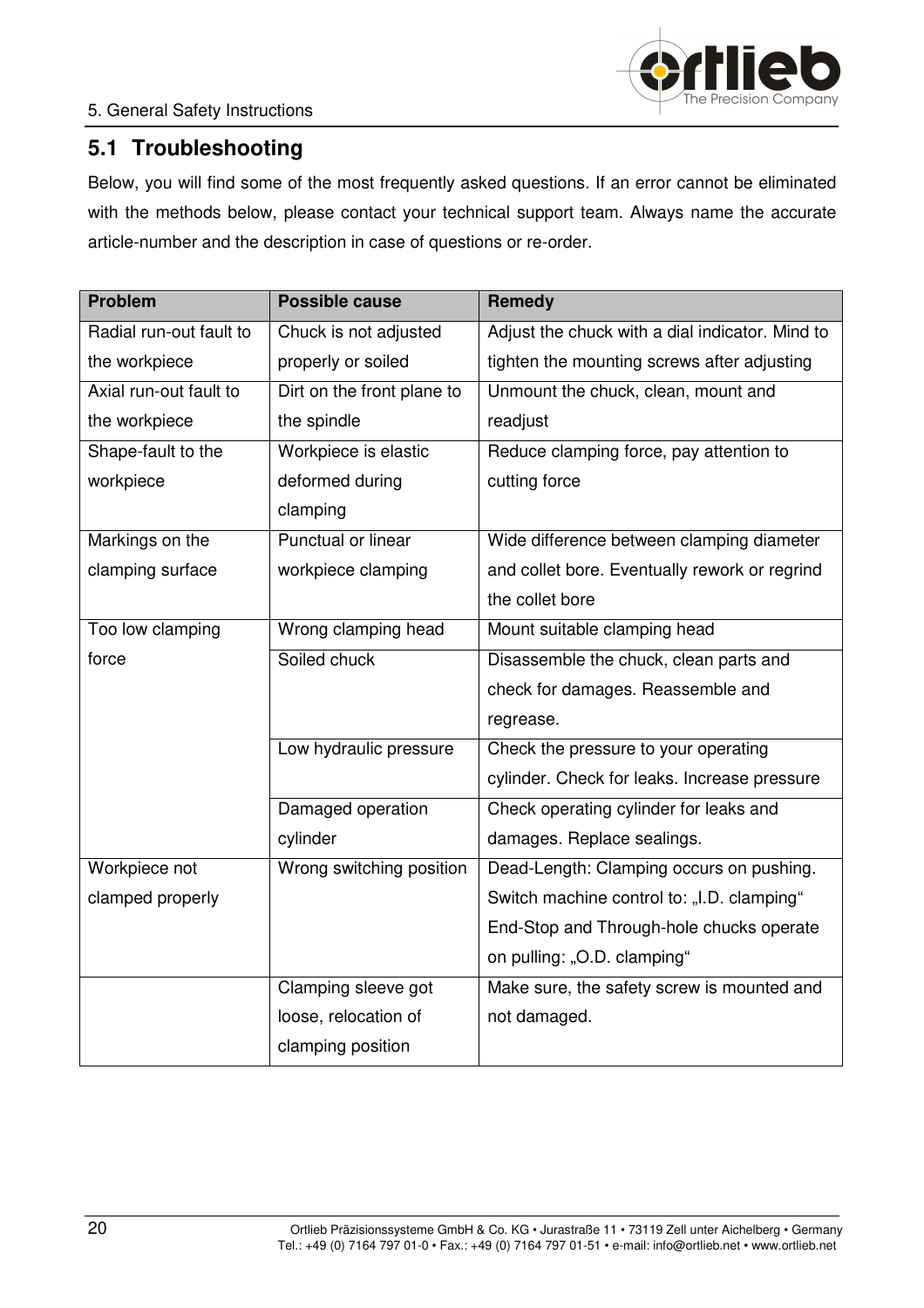6. Assembly declaration



# **6 Assembly declaration**

for an incomplete machine (acc. machine directive 2006/42/EG)

Name of the company and producer:

**Ortlieb Präzisionssysteme GmbH & Co. KG Jurastraße 11 73119 Zell unter Aichelberg – Germany Phone: +49 (0) 7164 797 01 0 FAX: +49 (0) 7164 797 01 51** 

The **SPANNAX® chuck** is described as a incomplete machine according article 2g of the machine directive and designated only to be mounted into or with an other machine or equipment.

The following fundamental safety and health-protection requirements according attachment 1 of the machine directive were used, are valid and adhered:

Nr. 1.1.3, Nr. 1.3.2, Nr. 1.5.4, Nr. 1.6.1

The following standards (or extracts of these standards) are used: DIN 55026/27, DIN 6352, DIN 6343

The start-up of this product is forbidden until it is proven, that the machine in which the above named incomplete machine is mounted to conform the regulations according the machine directive 2006/42/EG.

The special technical documentations according attachment VII part B have been complied. The producer obligates to provide these documentations in written form to public authorities if their request is justified.

Only the management of Ortlieb Präzisionssysteme GmbH & Co. KG, represented by Mr. Dirk Laubengeiger, is authorized to comply the relevant technical documents according attachment VIII B to this product

Zell unter Aichelberg,

Dirk Laubengeiger, CEO